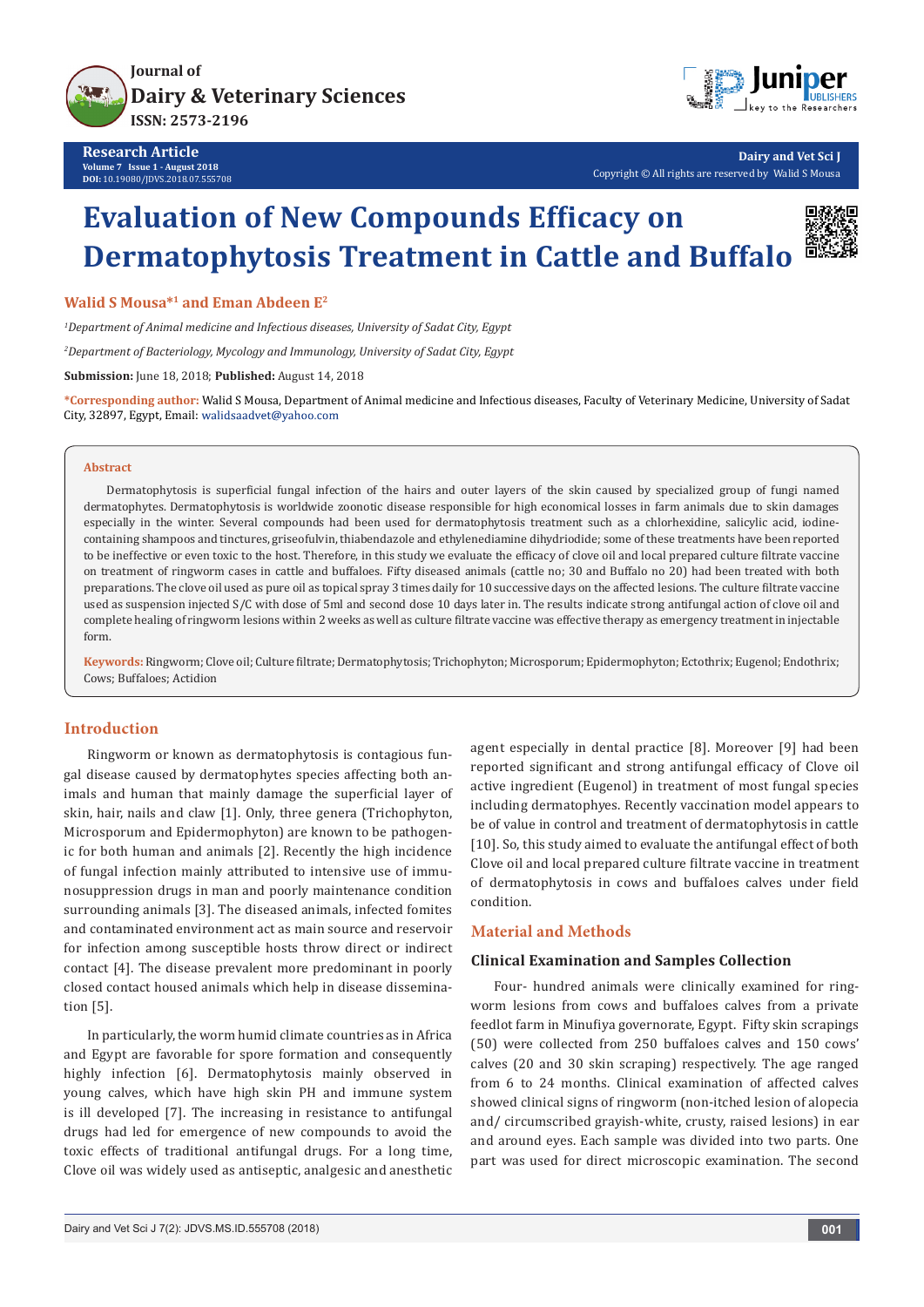part was cultured on Sabouraud's dextrose agar (SDA) containing (Chloramphenicol 50mg/L and actidion (sigma) 0.5g/L) with addition of thiamin and inositol and incubation at 37 °C up to 3 week with daily examination.

#### **Mycological Examination**

### **Direct Microscopical examination of samples**

According to [11]. Briefly, one drop of 20% KOH in a glass slide with skin scraped sample and covered by cover slide with gently heating and left for 1 hour. Then examined under microscope or detection of (hyphea and spores around (ectothrix) or within the hairs (endothrix).

The identification of dermatophytes: through macroscpical identification of colony morphology as described by [12,13] that include the rate of growth, color, texture of the colony or consistency. While Microscopical morphology of the isolates was done by using wet mount preparation [14].

## **Culture filtrate**

It is prepared according to [15] The isolated strain of

#### **Discussion**

**Table 1:** Prevalence of dermatophytosis in cattle and buffaloes in relation to KOH and culture examination.

| <b>Total Number</b> | <b>Positive in Clinical Examination</b> | $\frac{0}{0}$ | <b>Positive in KOH</b> | $\frac{0}{0}$ | <b>Positive in Culture</b> | $\frac{0}{0}$ |      |
|---------------------|-----------------------------------------|---------------|------------------------|---------------|----------------------------|---------------|------|
| Cattle              | 150                                     | 30            | 20                     | 22            | 73.3                       |               | 46.7 |
| <b>Buffaloes</b>    | 250                                     | 20            |                        | 12            | 60                         |               | -45  |
| Total               | 400                                     | 50            | 12.5                   | 25            |                            |               |      |

**Table 2:** Results of treatment of dermatophytosis by clove oil and culture filtrate in cows and buffaloes.

| Animal<br><b>Species</b> | <b>Infected</b><br>Cases | No of Animals<br><b>Treated by Clove Oil</b> | No of Cured<br>Animals | <b>%of Cured</b><br>Animals | No of Animals Treated<br>by Culture Filtrate | No of Cured<br>Animal | <b>%of Cured</b><br>Animal |
|--------------------------|--------------------------|----------------------------------------------|------------------------|-----------------------------|----------------------------------------------|-----------------------|----------------------------|
| <b>Buffaloes</b>         | 20                       |                                              |                        | 87.5%                       |                                              |                       | 71.4%                      |
| cows                     | 30                       | 15                                           | 12                     | 80%                         | 10                                           |                       | 70%                        |



Cattle ringworm is the most common skin disease affecting animals and zoonotic to human. The resistance to antifungal drugs, costs of treatment, control obstacles and public health concern emerging importance for discovery of new compounds

of broad spectrum antifungal and low side effects for control of animal ringworm such as vaccination [16]. The overall prevalence of ringworm in cattle and buffaloes in this study was 12.5 % as showed in Table 1. Nearly prevalence rate of

*T.verrucosum* was inoculated into Erlenmeyer flasks of 500ml containing 300ml of Sabouraud,s dextrose broth supplemented with thiamine and inositol, incubated at 37 °C for 4-6 weeks. The submerged growth of *T. verrucosum* was harvested and filtrated with 0.45um Millipore filter. Then mixed with adjuvant

**Essential oil:** Clove oil was obtained from pharmacology department, National Research Center, Doki, Giza, Egypt, which

**Field Treatment of Dermatophytosis by Colve Oil and Culture** 

The clove oil used as pure oil as topical spray 3 times daily for 10 successive days on the affected lesions in (15 cases in cows and 8 cases in buffaloes). The culture filtrate vaccine used as suspension injected S/C with dose of 5 ml and second dose 10 days later in (10 cases in cows and 7 cases in buffaloes). Five cases from each species were left without treatment to serve as

(Montanide) by equal amount and stored at 4 °C.

**Antifungal Activity of Clove Oil**

**Filtrate Vaccine in Infected Cases**

dissolving in Tween80.

control cases.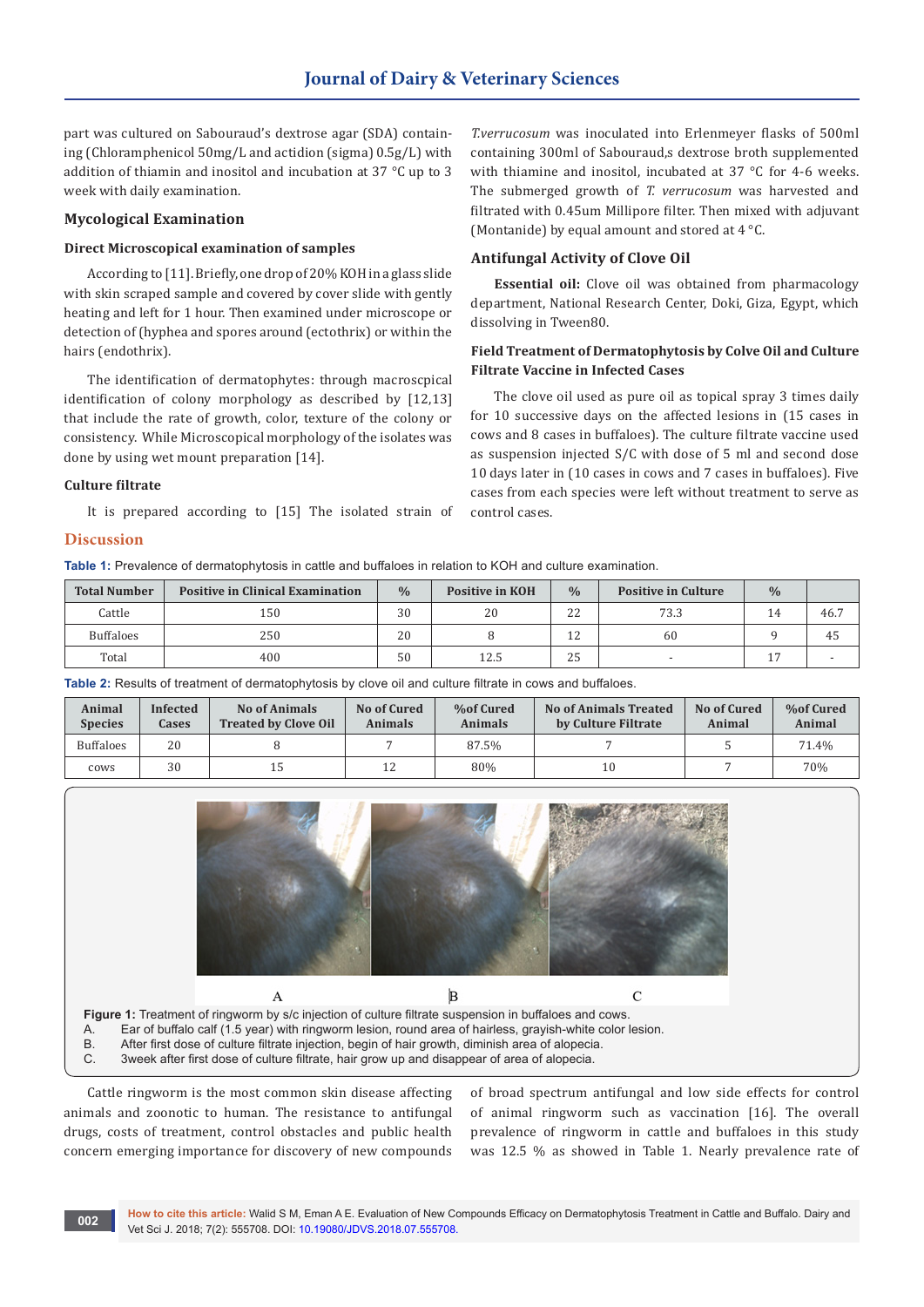10.75% in calves in Iran was estimated by [1]. While higher prevalence rates reported by [17] of 32.8% and 30.4% in calves respectively. Variation in prevalence rates may related to some factors as management, environmental condition, age and immune status of animal [18]. Table 1 clarified that result of KOH 20% examination in cattle and buffaloes were 73.3% and 60% respectively. This in constant with previous study of [19,20] proved that KOH 20% used as good diagnostic tool for ringworm examination. This study used culture filtrate vaccine in field animals suffering from ringworm lesions as injection. The results illustrated a good and significantly improvement and curing of the ringworm lesions by 2 doses of 5 ml s/c at 10 days intervals and hair completely grow up within 3 weeks after first dose in (7 and 10 buffaloes and cows' calves respectively) with curing rate 71.4% and 70% respectively as in Table 2 and Figure 1. Similar result of [21] confirmed the importance and beneficial efficacy of culture filtrate vaccine in treatment of bovine ringworm. Moreover [22] indicated the ability of dermatophytes vaccine as prophylactic measure in disease control. These also

supported by early studies of [23,24] they analyzed the results of the application of *T. verrucosum* vaccine on animals showing clinical signs of ringworm infection which illustrated high recovery rate as therapeutic and immunoprophylactic agent. On the other hand, clove oil was applied daily for 10 successive days in (8 and 15 buffaloes and cows' calves respectively). Healing of lesion was observed in (87.5% and 80% respectively) as shown in Table 2 and Figure 2. Clove oil from Syzygium aromaticum and eugenol have been widely used in folk medicine and have antiseptic, analgesic and anesthetic characters. Previous study of [25] proved that Clove oil and its active principle (eugenol) have tested for antifungal activity in animal models. Lo´ pez et al. [26] found that clove oil possesses significant scavenging inhibition of dermatophytes species [27]. Ahlam et al. [28] through destructive changes in cell membrane composition. This supported by [29] concluded that clove oil has strong antifungal effect against dermatophytosis in animal models and such effect due to components such as Eugenol.



**Figure 2:** Field treatment of ringworm by clove oil.

A. Calf of 1year suffering from ringworm in face and around eyes before clove oil application.<br>B. After 10 days treatment with clove oil complete healing of lesion

After 10 days treatment with clove oil, complete healing of lesion.

## **Conclusion**

This study spot highlights on new compounds that can be used in treatment of ringworm in cattle and buffaloes. Clove oil had a highly antifungal activity against dermatophytes infection as a local spray. Moreover, culture filtrate vaccine exhibited strong fungicidal action on ringworm cases in cattle and buffaloes calves.

#### **Acknowledgment**

Authors wish to express their great thanks for Dr/ Reda Kader a Veterinarian for his valuable help in this work.

#### **References**

- 1. [Aala F, Yusuf UK, khodavandi A, Jamal F \(2010\) In vitro antiactivity](http://citeseerx.ist.psu.edu/viewdoc/download?doi=10.1.1.836.3200&rep=rep1&type=pdf)  [of allicin alone and in combination with two medications against six](http://citeseerx.ist.psu.edu/viewdoc/download?doi=10.1.1.836.3200&rep=rep1&type=pdf)  [dermatophytic fungi. Afr j Microbiol Res 4\(5\): 380-385.](http://citeseerx.ist.psu.edu/viewdoc/download?doi=10.1.1.836.3200&rep=rep1&type=pdf)
- 2. [Weitzman I, Summerbell RC \(1995\) The dermatophytes. Clinical.](https://www.ncbi.nlm.nih.gov/pubmed/7621400)  [Microbiology Reviews 8\(2\): 240-259.](https://www.ncbi.nlm.nih.gov/pubmed/7621400)
- 3. [Woodfolk JA \(2005\) Allergy and dermatophytes. Clinical. Microbiology](https://www.ncbi.nlm.nih.gov/pubmed/15653817)  [Reviews 18\(1\): 30-43.](https://www.ncbi.nlm.nih.gov/pubmed/15653817)
- 4. Murray PR, Rosenthal KS, Pfaller MA (2005) Medical Microbiology. Elsevier Mosby p. 5.
- 5. [Shams-Ghahfarokhii M, Mosleh-Tehrani F, Ranjbar-Bahadori S,](http://ijm.tums.ac.ir/index.php/ijm/article/view/27)  [Razzaghi Abyaneh M \(2009\) An epidemiological survey on cattle](http://ijm.tums.ac.ir/index.php/ijm/article/view/27)  [ringworm in major dairy farms of Mashhad city. Eastern Iran, Iran J](http://ijm.tums.ac.ir/index.php/ijm/article/view/27)  [Microbiol 1\(3\): 31-36.](http://ijm.tums.ac.ir/index.php/ijm/article/view/27)
- 6. Deshmukh SK, Verekar SV, Shrivastav A (2010) The occurrence of keratinophilic fungi in selected soils of Ladakh. India, Nature 2(11): 1247-1252.
- 7. Radostits OM, Blood DC, Gay CC (1997) Veterinary Medicine. (8th edn,) Bailliere Tindall, London, UK, pp. 381-390.
- 8. [Chaieb K, Hajlaoui H, Zmantar T, Kahla-Nakbi AB, Mahmoud R,](https://www.ncbi.nlm.nih.gov/pubmed/17380552)  [et al. \(2007\) The chemical composition and biological activity of](https://www.ncbi.nlm.nih.gov/pubmed/17380552)  [clove essential oil. Eugenia caryophyllata \(Syzigium aromaticum L.](https://www.ncbi.nlm.nih.gov/pubmed/17380552)  [Myrtaceae\): a short review. Phytother Res 21\(6\): 501-506.](https://www.ncbi.nlm.nih.gov/pubmed/17380552)
- 9. [Rana IS, Rana AS, Rajak RC \(2011\) Evaluation of antifungal activity in](https://www.ncbi.nlm.nih.gov/pubmed/24031751)  [essential oil of the Syzygium aromaticum \(L.\) by extraction, purification](https://www.ncbi.nlm.nih.gov/pubmed/24031751)  [and analysis of its main component eugenol. 42\(4\): 1269-1277.](https://www.ncbi.nlm.nih.gov/pubmed/24031751)
- 10. Calina D, Rapuntean G, Fit N, Nadas G, Olariu R (2010) Aspects regarding immune prophylaxis enzootic bovine ringworm. Cercetari Agronomice Moldova 1(141): 73-78.